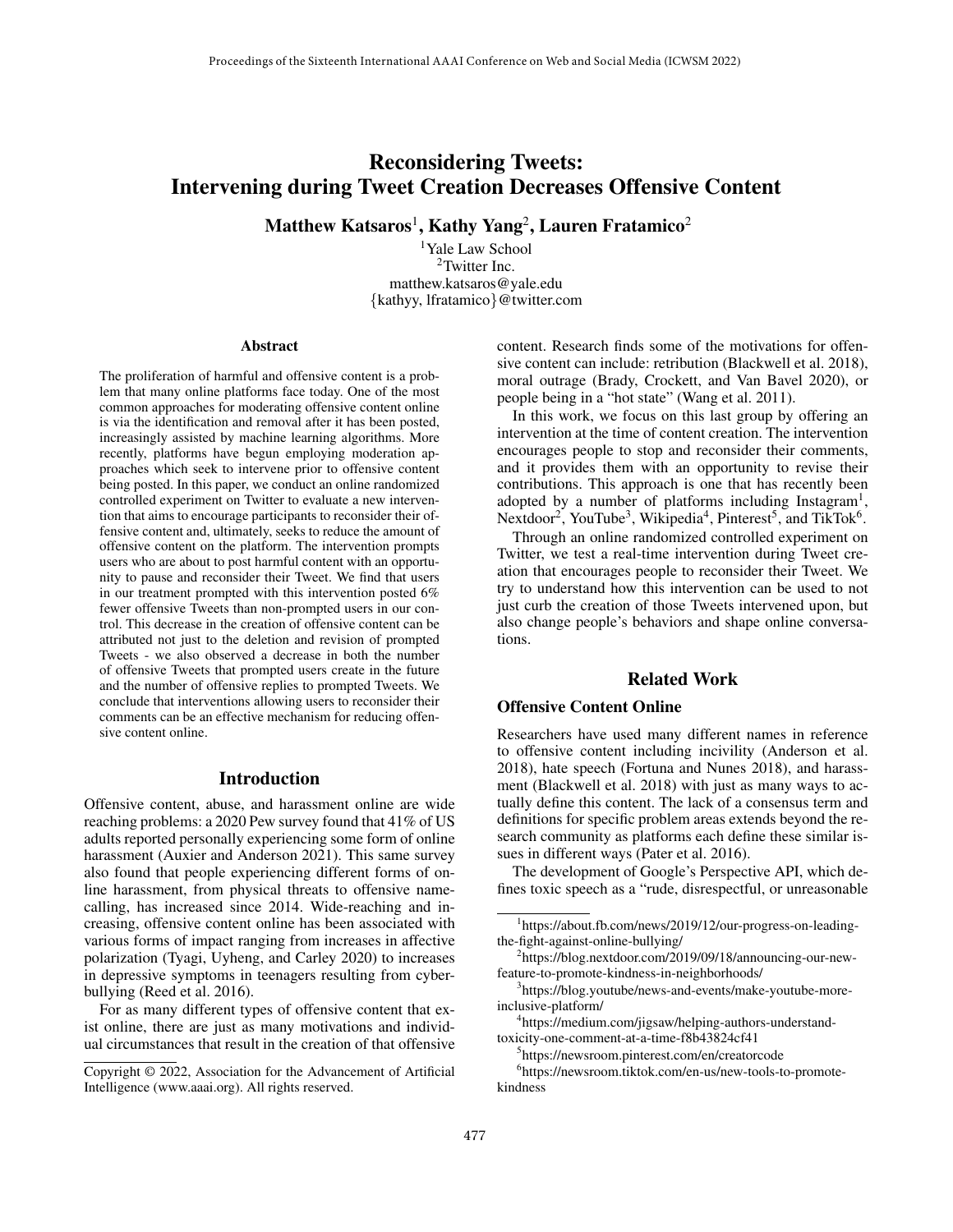comment that is likely to make someone leave a discussion"<sup>7</sup> , has given many researchers a common lens for analyzing this problem. Perspective uses machine learning to detect toxic text, and researchers have used Google's Perspective API to assess toxicity of comments on YouTube (Obadimu et al. 2019), Reddit (Rajadesingan, Resnick, and Budak 2020), and the Civil Comments platform (Vaidya, Mai, and Ning 2020).

### Motivations of Offensive Content Online

Research has been conducted to better understand the circumstances and motivations for offensive content online. While some of this work looks broadly across people's experiences online, other studies investigate a specifc motivation behind a common online phenomena.

Through interviews, diary studies, and surveys, Wang et al. (2011) provided a broad qualitative understanding of people's regrets in posting content to Facebook. This research looked at what types of content people regret posting to Facebook and found "negative or offensive comments" to be one of the common themes of regretful postings. When understanding why people regret these postings, common reasons included "venting frustration" or users being in emotional "hot" states which the research describes as "things they posted while in a highly emotional state." While it's clear from the research in this space that there are a wide variety of motivations for offensive content online, our experiment focuses on trying to address these circumstances.

Blackwell et al. (2018) conducted online experiments to understand when online harassment might be perceived as justifed. This work found that when the target of online harassment has committed some offense, people perceive the harassment to be more deserved and justifed (though not any more appropriate). Brady, Crockett, and Van Bavel (2020) propose a psychological model of "moral contagion" on social media platforms associated with some of this offensive content driven by the cycle of: people's group identity-based motivations to share moral-emotional content; the ability which that moral-emotional content has to grab our attention; and the design of social media platforms to encourage consumption and sharing of moral-emotional content. Seering, Kraut, and Dabbish (2017) looked at users' tendencies to mimic others in Twitch chat rooms as a way to explain antisocial behavior within the chat threads. Further still, some have found links between those exhibiting "dark triad" personality traits and anti-social behavior online (Petit and Carcioppolo 2020; Bogolyubova et al. 2018).

Together, this work demonstrates a wide variety of circumstances and motivations behind various forms of offensive content online. It becomes clear that there will not be a single solution suitable for all of these circumstances; instead, it will be necessary to more precisely tailor interventions and governance approaches to these varying circumstances.

## Content Moderation

How to effectively manage the wide spectrum of offensive content online has long been an area of concern for platform owners and researchers alike. Grimmelmann (2015) puts forth a taxonomy or "grammar" of moderation through a set of techniques, distinctions, and community characteristics that try to describe various forms of moderation online. In that, he draws a distinction between ex ante and ex post moderation - whether some moderation action takes place before content is allowed to be posted to a community (ex ante) or taking action on content after that content has been posted to the community (ex post).

Ex Post Moderation Currently, one of the predominant mechanisms used online to moderate offensive content is through removal after content has been posted. This applies both for moderation actions taken by large platforms, but also for moderation actions taken in community moderation settings (Seering et al. 2019b). Increasingly, this approach relies on the use of algorithms and machine learning to identify or help sort and prioritize content (Chandrasekharan et al. 2017; Wulczyn, Thain, and Dixon 2017; Yin et al. 2009). While this can be a tremendously useful approach to manage the massive scale at which many platforms are operating, the use of algorithms for moderation undoubtedly comes with their own risks and issues including false positives (Hosseini et al. 2017) and algorithmic bias (Vaidya, Mai, and Ning 2020; Binns et al. 2017).

Within this context of removing content ex post, some researchers have looked at the role of transparency in the moderation experience. Much of this work suggests that providing more transparency throughout the moderation experience can increase future rule compliance (Tyler et al. 2019; Jhaver, Bruckman, and Gilbert 2019; Jhaver et al. 2019). Jhaver, Bruckman, and Gilbert (2019) found that users who had posts removed from Reddit were less likely to have future posts removed when provided explanations. Tyler et al. (2019) similarly found that users who were provided education about platform rules in the week following their post removal were less likely to have their posts removed.

Ex Ante Moderation While acting after something has been posted online seems to be the more common approach, there have no doubt been investigations into trying to take moderation actions before content is posted. Similar to those previously referenced studies looking at the role of transparency during the moderation experience, others have looked at the role transparency has before any moderation takes place. Matias (2019) found that posting the rules to the r/Science Reddit discussion board increased rule compliance amongst new members. Jhaver et al. (2019) found that, amongst users on Reddit who had recently had a post removed, those who had previously read the Subreddit's rules were more likely to perceive their post removal as fair.

Some approaches seek to intervene closer to the moment that someone is engaging online, but none have specifcally tacked intervening to decrease the presence of offensive content by the poster. Seering et al. (2019a) designed a system using psychologically "embedded" CAPTCHAs containing stimuli intended to prime positive emotions and

<sup>7</sup> https://www.perspectiveapi.com/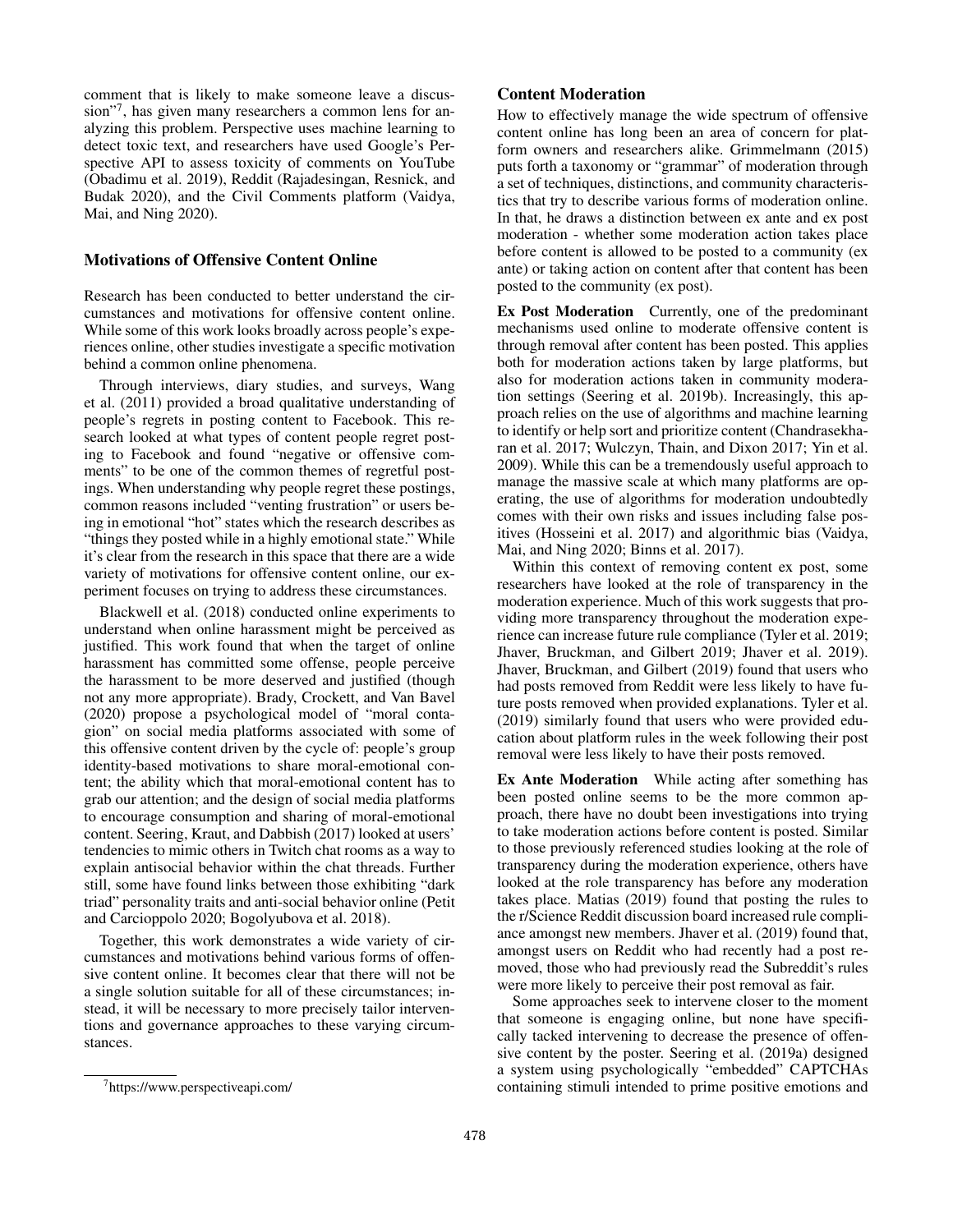

Figure 1: Main Intervention Interface

mindsets which signifcantly increased the positively of sentiment in participant's posts. Kriplean et al. (2012) designed a platform, ConsiderIt, that encouraged healthier debate by prompting users to consider the perspectives of others before posting. Wu and Bailey (2021) similarly encouraged healthier text interactions by designed an intervention that encourages users to give more-thoughtful and kinder feedback by leveraging the empathy of the feedback giver.

In terms of decreasing the posting of offensive content at time of posting, some work has focused on the roles bystanders can play. Blackwell et al.'s work gives promise that designing systems that allow for bystander intervention can reduce the online harassment of an individual, even when the individual had previously committed an offence and dog piling is occurring (Blackwell et al. 2017, 2018). Taylor et al. (2019) further found that it was possible to increase the rate of a bystander intervening by designing a system that promoted accountability and empathy.

Finally, as mentioned in the introduction, a number of platforms in the past few years have introduced features to allow users to reconsider their comments before posting when the platform has algorithmically detected the comment may be offensive or otherwise unwanted, though none have shared detailed fndings of the effcacy or resulting behavior changes. That is our intention with this work.

# Hypotheses

We designed an intervention shown to users as they are about to post an offensive Tweet. With this experiment, we are testing the four following hypotheses:

- H1: People who are presented an opportunity to pause and consider their offensive Tweet will be less likely to create offensive Tweets.
- H2: People who are presented an opportunity to pause and consider their offensive Tweet will be less likely to create other similarly offensive Tweets in the future.
- H3: People who are presented an opportunity to pause and consider their offensive Tweet will be less likely to delete their Tweets after posting, as they are less likely to make regrettable Tweets that are hastily posted.
- H4: People who are presented an opportunity to pause and consider their offensive Tweet will receive fewer offensive replies to their Tweets.

# Intervention Interface Design

In this experiment, we designed an intervention aimed at interrupting those caught in a "hot state" while posting content online. This intervention would allow users to pause and think about their comments to avoid regretful postings. As discussed more below, we hypothesize that intervening during this moment will not only have an impact at the time of intervention (H1), but can help change people's future behaviors (H2 and H3), and shape the conversations these individuals are participating in (H4).

The main interface, displayed in Figure 1, is shown as a user is about to post an offensive reply. Specifcally, when a user clicks "Reply" after writing an offensive reply to a Tweet, the interface shown is displayed to the user. It displays the text of their proposed post and asks them if they would like to review the post before posting. While this interface is shown, the proposed Tweet is not yet posted to Twitter, and others on the platform cannot see it.

This interface provides the prompted user the options to edit, delete, or post as originally written. If the users clicks "Tweet", the Tweet is posted as they originally typed it. Those who click "Edit" are allowed to edit the Tweet text inline before sending. The "Delete" option cancels the proposed post entirely, taking them back to the Twitter screen they were initially on.

# Experimental Design

#### Eligibility

To be eligible for the experiment, a user must have made a prompt-eligible Tweet while the experiment was running. The primary criteria for a Tweet being being prompt-eligible were:

- Tweet was a reply Tweet in English to another user. Root Tweets were not prompt-eligible, nor were Tweets sent in reply to oneself.
- Tweet met or exceeded a preset threshold for offensive content. An internal algorithm was used, which aims to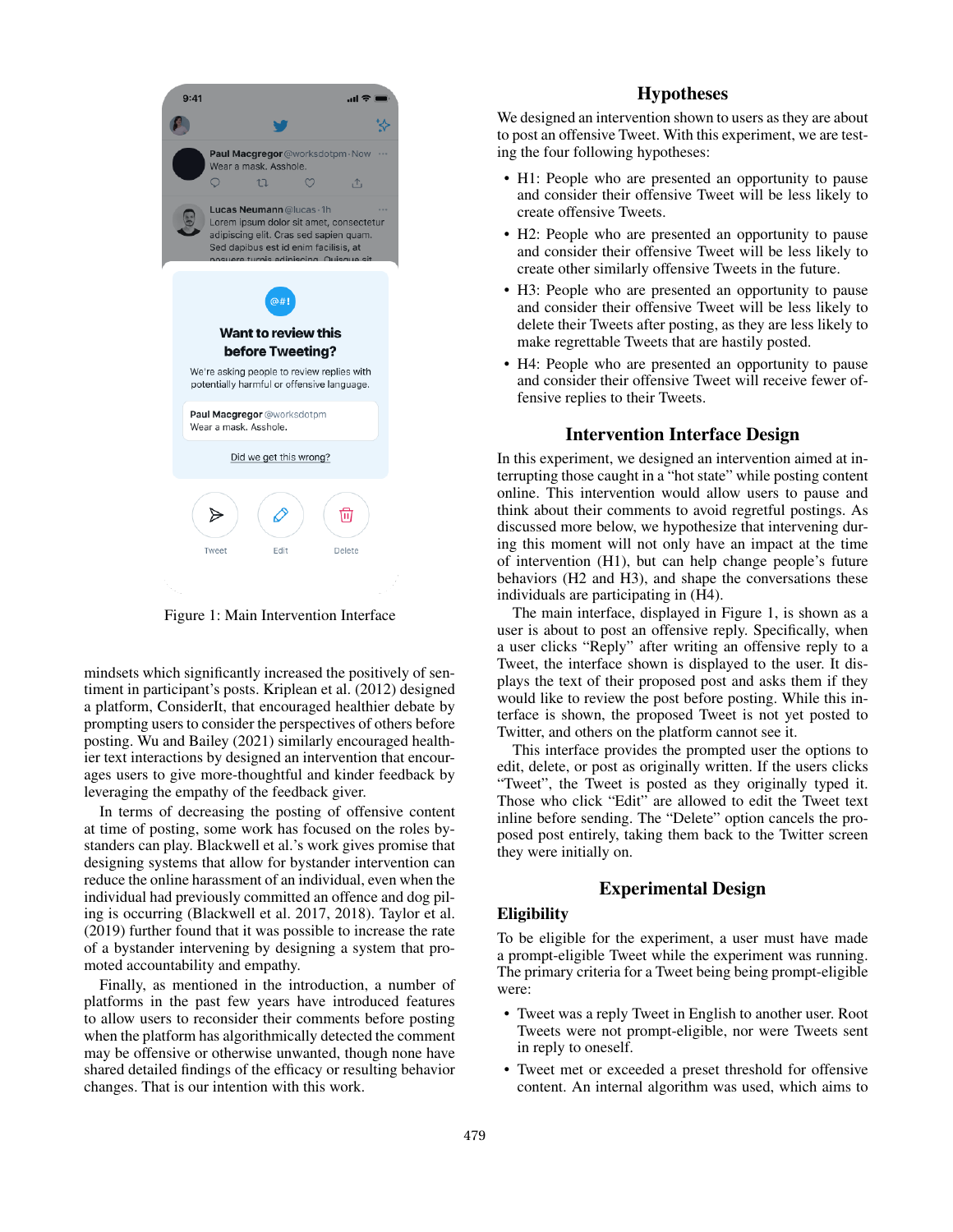estimate the likelihood that a Tweet's text contains harmful content such as threats or descriptions of physical harm, sexual harassment, or individual attacks. The algorithm is based on BERT (Bidirectional Encoder Representations from Transformers) (Devlin et al. 2018), a pre-trained language model, and fne-tuned on a set of human-labeled Tweet data.

• Any single user was not prompted on more than two Tweets in a single day.

## Evaluating Offensive Tweets Classifer

Prior to launching the experiment, we assessed the quality of our prompt-eligibility criteria and the internal algorithm used to both identify Tweets for this experiment and classify Tweets as offensive. Through a third-party platform, prompt-eligible Tweets were sent for annotation by Englishspeaking individuals with an equal distribution of men and women.

Each annotator reviewed Tweets that met our prompt eligibility criteria. To provide context to the Tweet being reviewed, the annotator was shown both the prompt-eligible reply Tweet (that they were annotating) as well as the Tweet the reply was in response to. The annotator was asked "Is this Reply Tweet toxic?" and could select between "Yes" and "No" labels. The following guideline was provided: "A toxic Reply Tweet is defned as a rude, disrespectful, or unreasonable comment that is likely to make someone leave a discussion".

We randomly sampled 2,500 prompt-eligible Tweets made in a one-week period two months prior to the experiment launch date. Each Tweet was labeled by five annotators, and we used a majority vote to obtain the fnal label for each tweet. Some Tweets were not able to be labeled (e.g., due to the user's privacy settings, or the Tweet being deleted at the time of labeling), and the resulting labeled set included 1,929 Tweets. 95% of these prompt-eligible Tweets were labeled "Yes" in response to the question, "Is this Reply Tweet toxic?", and 5% were labeled "No". Inherent to the identifcation of offensive content is an understanding that the context of language is very important and can be difficult for an outside party to appropriately discern; even Tweets identifed as "Toxic" by multiple independent annotators could still be viewed as unoffensive by many others (and visa versa). That said, we felt the results of this task to be a satisfactory indication that the criteria for selecting Tweets to prompt in this experiment was sufficiently appropriate. We also felt it was a satisfactory indication that we could accurately classify offensive content. Thus, this is also the algorithm we used to classify offensive content in the Results section.

## Assignment

This experiment was set up as a randomized controlled experiment (A/B test), with an equal number of users assigned to control and treatment. Users assigned to control never saw the intervention shown in Figure 1 while those assigned to treatment did.

On the frst time a user created a prompt-eligible Tweet during our experiment, they were randomly assigned to the control or treatment condition. Those assigned to treatment would receive the intervention after attempting to send a prompt-eligible reply Tweet, for as many prompt-eligible Tweets as they created for the duration of the experiment (to up two times per day). Users in control would never see the prompt for the duration of the experiment.

Prior to conducting the experiment, a rigorous internal review by Twitter was completed to ensure that it was run ethically and that users' privacy was preserved. This included a red team exercise (Zenko 2015) in addition to review by Twitter's privacy, policy, legal, and research departments. All experiment analysis was performed on de-identifed data in accordance with Twitters's Data Policy (Twitter 2021).

#### **Results**

The experiment began on February 26, 2021 and ended on April 8, 2021, for a total duration of six weeks. During this time, 219,052 users were enrolled in the experiment with the anticipated 50%/50% split between test and control (109,551 in control, 109,501 in treatment). 438,943 prompteligible Tweets were composed - 226,095 from users assigned to control, 212,848 from users assigned to treatment. The majority of users (63%) composed only a single prompteligible Tweet during the experiment. In Table ??, we show the distribution of users by total prompt exposure.

| Total Prompt Exposure Percent of Users in Experiment |
|------------------------------------------------------|
| 63%                                                  |
| 18%                                                  |
| 7%                                                   |
| 4%                                                   |
| 8%                                                   |
|                                                      |

Note:  $n = 219,052$ 

Table 1: Distribution of Users by Total Prompt Exposure during Experiment

#### Hypothesis 1

To start, we compared the number of offensive replies sent and total replies sent between users assigned to treatment and users assigned to control (summarized in Table ??). Offensive replies sent are defned as a Tweet which met or exceeded a preset threshold for offensive content - the same threshold used to identify prompt-eligible Tweets. We saw a statistically signifcant decrease in offensive replies sent of 6.4% (two-tailed p-value of 9.6e-8). This decrease shows strong support of our frst hypothesis (H1) - *People who are presented an opportunity to pause and consider their offensive Tweet will be less likely to create offensive Tweets.*

Interestingly, while we did observe offensive replies sent decrease, total replies sent did not move signifcantly and had a positive point estimate. This implies that the intervention can decrease a users' creation of offensive replies without affecting their participation in and non-offensive contributions to conversations.

Of the prompts delivered to treatment users, the following breakdown of actions were taken: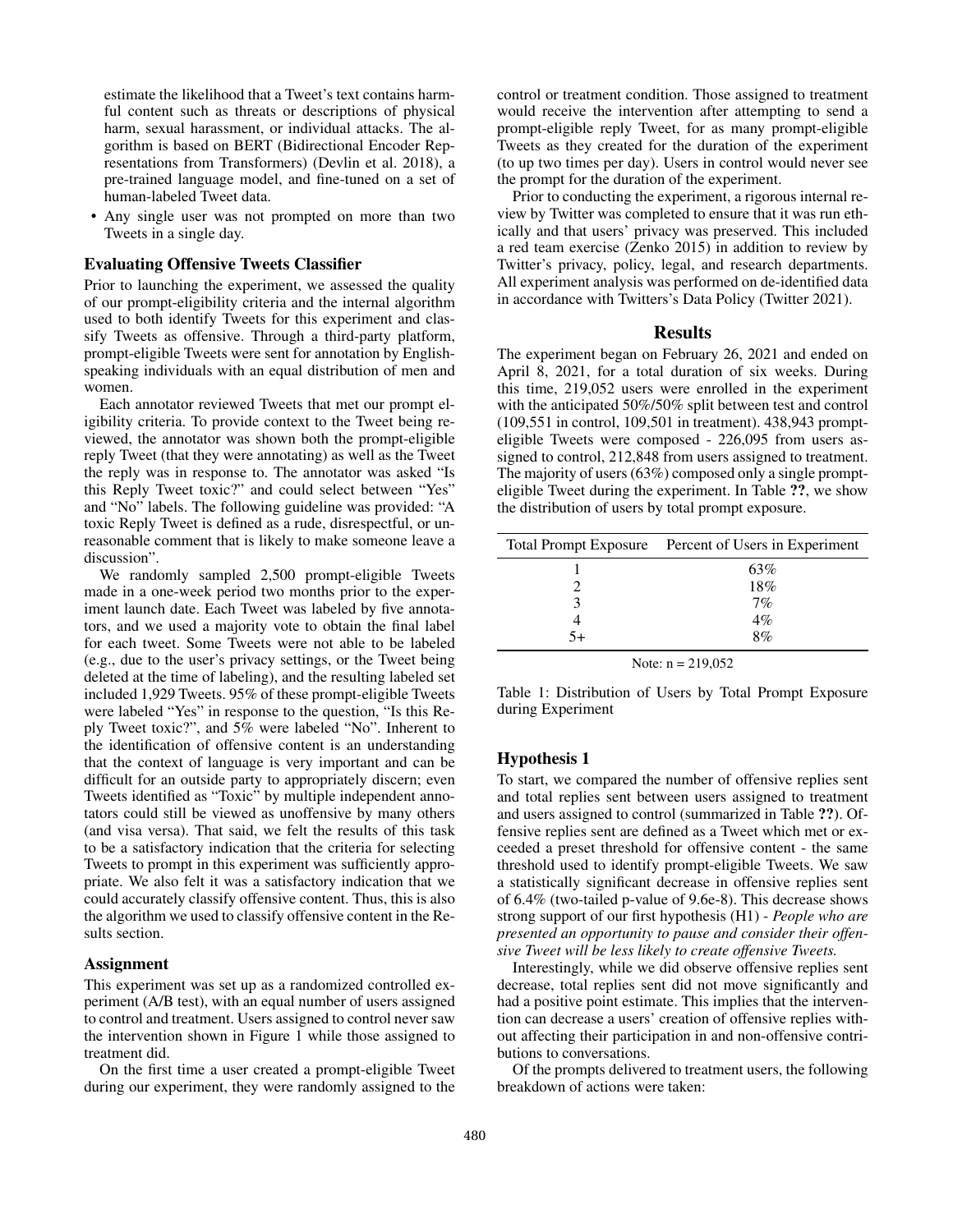| Metric                 | Control<br>Treatment |        |        | Difference |         |          |           |         |                |
|------------------------|----------------------|--------|--------|------------|---------|----------|-----------|---------|----------------|
|                        | Mean                 | SD     | Mean   | SD         | Abs.    | $\%$     | <b>SE</b> |         | p (two-tailed) |
| Offensive replies sent | 6.20                 | 18.37  | 5.80   | 16.58      | $-0.40$ | $-6.4\%$ | 0.07      | 5.33    | $9.6e-8$       |
| Total replies sent     | 198.79               | 573.24 | 201.47 | 594.43     | 2.68    | $1.3\%$  | 2.50      | 1.08    | 0.28           |
| Tweet deletions        | 17.96                | 96.45  | 18.02  | 97.40      | 0.06    | $0.3\%$  | 0.41      | $-0.15$ | 0.88           |

Note: nControl = 109,551; nTreatment = 109,501

Table 2: Offensive Replies, Total Replies, and Tweet Deletions per user by experiment assignment



Figure 2: Distribution of Actions Taken by Prompt Number

- 69% of prompted Tweets were sent
- 9% of prompted Tweets were cancelled
- 22% of prompted Tweets were revised

When new features and interventions are introduced, it is common for novelty effects to occur where someone may react one way the frst time seeing the novel feature and, after seeing this feature again, may not react the same way. To understand this, we looked at how the same users reacted to the intervention from their frst exposure through multiple exposures. Users were most likely to revise or cancel their Tweet at the frst exposure to the intervention. Upon receiving additional prompts, users became more likely to send their Tweet as-is, and less likely to revise or cancel. In Figure 2, we show how the distribution of actions taken in response to a prompt changes from the frst prompt exposure through to the ffth exposure, the proportion of those sending the Tweet increases as prompt exposure increases.

To investigate this further, we wanted to see if there were differences in usage between individuals who were prompted just once throughout our experiment and those who were prompted multiple times. To understand how the distribution of actions taken differed across participants in our experiment, we split users into cohorts depending on how many total prompt-eligible Tweets they composed throughout the experiment. Conceptually, users in the "5+ Total Prompt Exposure" cohort would be more likely to intentionally and/or consistently create offensive content compared to those in the "1 Total Prompt Exposure" cohort and, perhaps, less likely to be affected by this intervention. Surprisingly, the send, revise, and cancel rates for the frst prompt were comparable for all cohorts, seen in Figure 3. Regardless of how frequently someone creates offensive content, the rate of revision and cancellation were relatively similar on the frst exposure of the prompt. Across these cohorts, the send rate increases with each subsequent prompt, suggesting that new forms of interventions can be effective even on users that routinely create offensive content.

Revision Labeling Task To better understand the revisions resulting from users who chose to "Edit" their proposed Tweet, we sampled some of these edited Tweets and conducted a content analysis comparing the proposed text to the revised and posted text.

Labels were applied to describe the nature of the change between the proposed and posted text. For example if proposed Tweet text included the phrase "fuck you" but the posted Tweet text read "f\*\*\* you" this was labeled as "Obfuscate" to describe the use of asterisks to obfuscate profanity. Labeling was conducted by a single author to construct the codebook adding new labels as new types of edits emerged. This continued for approximately 40 Tweets until no new labels were being created. Given the relatively small number of ways that users edited their Tweets, the codebook only contains six distinct labels. The codebook - which includes a label, the description of the nature of the editing, a categorization as to whether the edit made the posted Tweet less/more/equally offensive, and example proposed and posted Tweet Text - is included in the Appendix (Table 4; Disclaimer: This table contains examples with offensive language.)

The labels from the initial set of 40 Tweets labeled while constructing the codebook were discarded and the codebook was applied by the single author who constructed the codebook to a set of randomly selected edited Tweets from the frst week of the experiment. The same single coder applied labels until a saturation point was reached where the addition of 10 new labeled Tweets was not signifcantly changing the distribution of all labeled Tweets. This point was reached at 100 labeled Tweets. The same 100 Tweets were labeled blindly by the two other authors using the same codebook.

Intercoder reliability was measured on this dataset of 100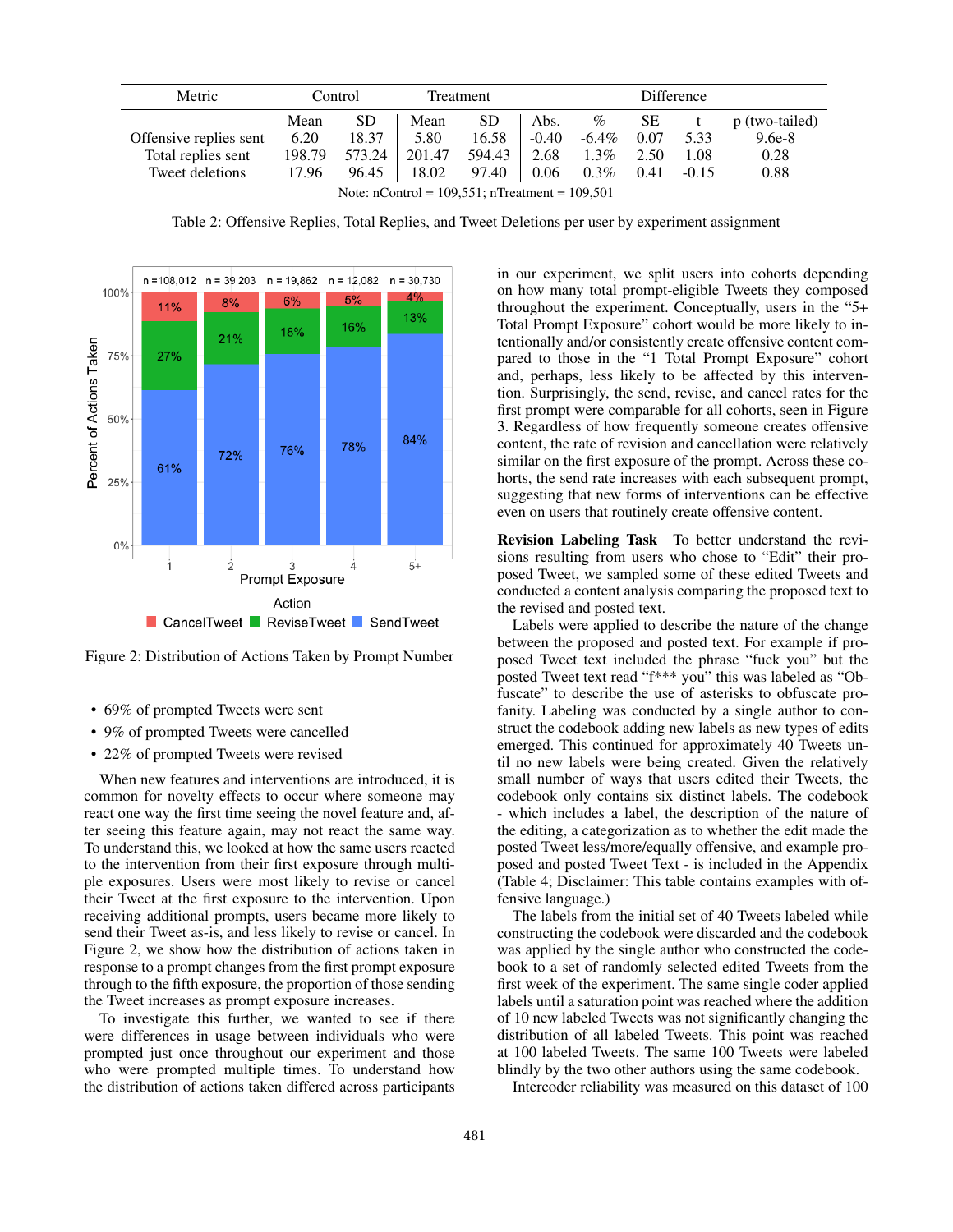

Figure 3: Distribution of Actions Taken by Total Prompt Count Cohort and Prompt Number

labeled Tweets by all three authors. All three coders had the same label 69% of the time. Partial agreement - two of three coders having the same label - occurred 100% of the time. Cohen's Kappa, used to measure agreement between two coders, was 0.801, 0.717, and 0.661. Fleiss' Kappa between all three was measured 0.725. Krippendorff's alpha was measured at 0.726. Overall this indicates substantial agreement within our labeled dataset.

The resulting data from labeling these edited Tweets showed that 37% edited Tweets were revised to be less offensive than the originally proposed Tweet by removing profanity or other attacking language. 60% of the edited Tweets labeled remained equally offensive as the proposed Tweet. Within this 60%, the most common theme (23% of all labeled Tweets) was making no change - where the proposed text was not modifed in any substantive way before posting. The next most common theme (18% of all labeled Tweets) was inserting asterisks or other substitutions to obfuscate a profane word. Lastly, while rare, there were 3% of the edited Tweets labeled which were, in fact, edited to be more offensive than the proposed Tweet. Table 5 includes the full distribution of labels in our dataset.

While this labeling exercise found that 37% of edited Tweets were revised to be *less* offensive than the originally proposed Tweets, some of these still remained offensive. Leveraging the same third-party platform used preexperiment to asses the quality of the prompt eligibility criteria, annotators reviewed the posted Tweets which had been edited after being prompted in our experiment. For privacy reasons, the originally proposed text which triggered the prompt was not shown to annotators, and only the text of the public Tweet that was posted after editing was shown. In the same way previously described, annotators were shown 1,500 of the edited Tweets and asked "Is this Reply Tweet toxic?", with the options "Yes" and "No". 1,113 Tweets from this set were successfully labeled, and results from this indicated that 34% of edited Tweets were labeled by the majority of annotators as not offensive.

These fndings support H1 - *People who are presented an opportunity to pause and consider their offensive Tweet will be less likely to create offensive Tweets.* In total, an estimated 8% of prompted Tweets (37% of the 22% of edited Tweets) were revised to a less offensive alternative before being posted, while an estimated 7% of prompted Tweets (34% of the 22% of edited Tweets) were revised to be unoffensive as determined by multiple third-party annotators.

Overall, the results of this experiment support the idea that presenting people with an opportunity to pause and consider their Tweet can reduce offensive content in conversations on Twitter. There was evidence to support all hypotheses except for H3.

#### Hypothesis 2

Our second hypothesis was aimed at understanding if the intervention could be used to shape people's behavior after a prompt is shown by discouraging people from creating similarly offensive Tweets in the future. Table 3 shows how many people in control and treatment created varying amounts of prompt-eligible Tweets during the six week experiment. While control and treatment users composed their frst prompt-eligible Tweet approximately the same number of times (as expected), treatment users were increasingly less likely to compose subsequent prompt-eligible Tweets. There were  $4.3\%$  (p = 3.3e-15) fewer people in the treatment creating two prompt-eligible Tweets compared to the control. This decrease between control and test widens to 12.9% ( $p = 1.8e-21$ ) for individuals who created five prompteligible Tweets during the experiment. This suggests that the intervention may infuence behavior beyond the moment a prompt is shown, and supports H2 - *People who are presented an opportunity to pause and consider their offensive Tweet will be less likely to create other similarly offensive Tweets in the future.*

#### Hypothesis 3

Our next hypothesis, H3, was to understand if this intervention would result in fewer regrettable Tweets observed through a decrease in deletions after posting Tweets. As shown in Table ??, Tweet deletions did not move signifcantly. Thus, we did not find sufficient evidence for H3 -*People who are presented an opportunity to pause and consider their Tweet will be less likely to delete their Tweets after posting, as they are less likely to make regrettable Tweets that are hastily posted.*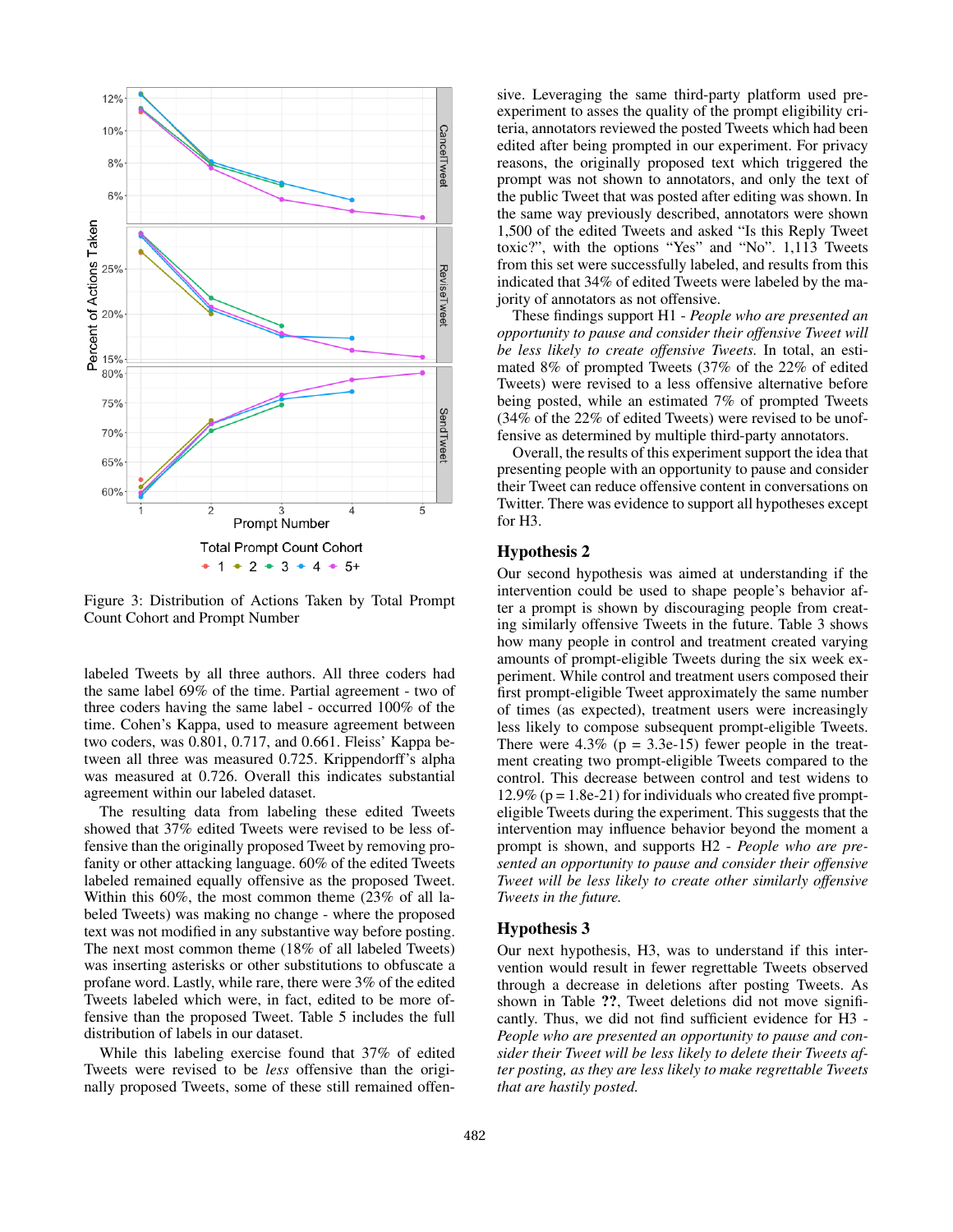| Prompt<br>Exposure<br>Number | Control | Treatment | Treatment/<br>Control | (two-tailed) |
|------------------------------|---------|-----------|-----------------------|--------------|
|                              | 109.446 | 109,394   | $100.0\%$             | 0.94         |
| 2                            | 41.532  | 39.731    | 95.7%                 | $3.3e-15$    |
| 3                            | 21.979  | 20,164    | 91.7%                 | $1.4e-22$    |
| 4                            | 13,885  | 12,294    | 88.5%                 | $1.7e-25$    |
| 5                            | 9.450   | 8.232     | 87.1%                 | $1.8e-21$    |

Table 3: Prompt-eligible Tweets composed by user assignment bucket

### Hypothesis 4

Our last hypothesis focused on understanding second-order effects of this intervention on the conversations surrounding prompted Tweets. As Seering et al (2017) found, people tend to mimic both pro and antisocial behaviors on social media. Given this, if we are able to successfully reduce some offensive content from being posted, we should expect a similar reduction in some of this mimicry behavior that would otherwise have occurred. To understand this, we looked at the number of replies made by people who were not in the experiment *in response to* prompted Tweets made by people in the experiment. Of those replies in response to prompted Tweets, we calculated what fraction of them crossed the threshold for offensive content used in the analysis above. On average, 2.9% of replies in response to treatment users' prompted Tweets were offensive replies, compared to 3.1% for control users - a 5.8% decrease ( $p = 0.02$ ). This finding shows support for H4 - *People who are presented an opportunity to pause and consider their offensive Tweet will receive fewer offensive replies to their Tweets.* Through reconsidering their own comments, users who are prompted can shape downstream conversations to becoming less offensive.

### **Discussion**

The results of our experiment provide insight into how intervening during the time of Tweet creation by providing an opportunity for users to pause and reconsider their Tweet can decrease the use of harmful and offensive language on the platform:

- Prompting users to reconsider their Tweets can be an effective method for decreasing the number of potentially harmful and offensive Tweets posted. While the majority of prompts resulted in users sending the Tweet as-is, 9% of prompted Tweets were cancelled. In addition, 8% of prompted Tweets were revised to have less offensive language. These revisions typically involved removal of profanity or other attacking language.
- Interventions that decrease a user's offensive contributions to a conversation do not necessarily decrease non-offensive contributions. We found a statistically signifcant decrease in offensive replies sent for prompted users, but not in total replies sent. This suggests that users receiving an intervention that reduces offensive contributions do not necessarily "silence" people or

reduce their participation in conversations. In the public debate surrounding offensive content online, there is often a false dichotomy suggested between moderation and allowing speech freely. Our fndings suggest that there are ways to encourage less offensive speech online without it coming at a cost to participation in online conversations. Given many users only occasionally post offensive content, perhaps it's unsurprising that many of them can be easily nudged to rephrase comments without offensive content. Evidence from this experiment shows that interventions can successfully focus on reducing contributions that contain offensive content.

- The change in users' behavior persists beyond the immediate action taken upon receiving the prompt. Beyond cancelling and revising their prompted Tweets, users assigned to treatment were less likely to compose prompt-eligible Tweets in the future. For example, 20% fewer users assigned to treatment made fve or more prompt-eligible Tweets during our experiment, compared to users assigned to control. This represents a broader and sustained change in user behavior, and implies that receiving prompts may help users be more cognizant of avoiding potentially offensive content as they post future Tweets.
- Novel interventions can be effective on both occasional and routine creators of offensive content. We found that the rate of cancellations and revisions were similar for users, regardless of how many total prompteligible Tweets they composed throughout the experiment. For example, the cancellation rate for the frst prompted Tweet was 11% for both the cohort of users that received only one prompt throughout the experiment, and the cohort that received fve or more prompts throughout the experiment. While there are certainly a small set of users who are intentionally creating offensive content, our fndings suggest that even these users routinely creating offensive content may be open to reconsideration in response to a new intervention.
- Interventions like this are subject to novelty effects While the the rate of cancellation was 11% for those frst exposed to the intervention, this rate decreased for each additional exposure to the intervention. This may be partially attributed to the behavior change mentioned above, where prompted users are already reconsidering potentially harmful and offensive context prior to sending a Tweet. But this fnding also highlights the need to change these interventions over time with updated copy, design, or interactions to ensure persistent effcacy.
- Reducing the number of harmful and offensive Tweets that a user sends also reduces the number that they receive. On online platforms, offensive content can beget more offensive content. When a user turns a conversation negative, or when they extend an already negative thread, their reply Tweet can become the new root for other users to contribute negatively. By reducing the number of offensive Tweets, this intervention also reduced the number of opportunities for other users to respond with additional offensive Tweets. This can have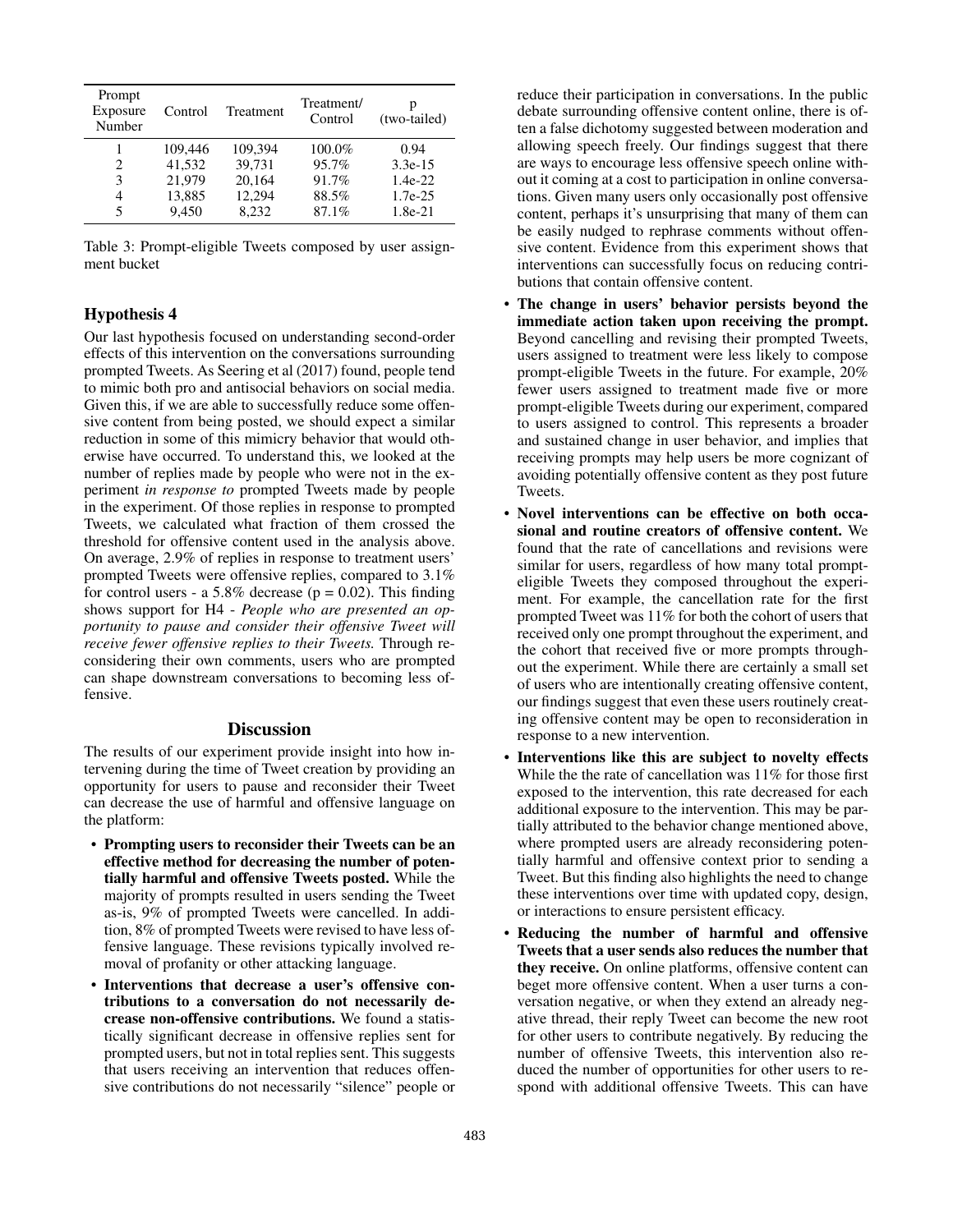a doubly benefcial effect, where the prompted user is both less likely to be a target for offensive content and less likely to be a spreader of offensive content. These fndings demonstrate the signifcant impact that these upstream, ex ante, interventions can have. Compared to the more traditional ex post moderation approach, these ex ante moderation strategies beneft from downstream and network effects resulting when offensive content is avoided altogether.

One of the biggest limitations to the fndings and claims in this study is that the impact of this intervention is ultimately dependent on the method used to identify and determine which Tweets are presented with a prompt. Whatever results observed during this experiment, it should be expected that results will vary depending on what types of offensive content is provided with such an intervention and the effectiveness or accuracy of your method for identifying such content. That said, the adoption of such a similar intervention across multiple social media platforms referenced above indicates that this approach appears to have viability on some portion of offensive content in different contexts online. Furthermore, while this intervention had modest success in reducing some amount of offensive content, it should be noted that, of course, it does not "solve" the problem of offensive content online. As discussed earlier, given the breadth of motivations behind offensive content creation, this intervention should only be expected to appeal to some creators while other approaches must be used for the remainder.

Another limitation to this study is that it was conducted on English Tweets only. Depending on how well a similar algorithm performs at identifying harmful content across languages, the results we saw from this study may not generalize to non-English Tweets. Additionally, and more importantly, it is expected that users from different cultural contexts may react differently when prompted to reconsider their offensive Tweets.

Future research can build on these fndings to further our understanding of offensive content online and how to make interventions more effective. First, our work was largely quantitative, and did not address the motivations for why users might send, revise, or cancel offensive Tweets. Qualitative studies could help uncover the motivations for why users responded to the prompts as they did, and potentially uncover subsets of users or contexts where prompts are more or less effective. Research can also investigate how users' perceptions of offensive content on Twitter as well as perceptions of their own behavior change after receiving interventions. This might help to further explain the mechanisms through which this intervention is proving successful. While we found that prompted users were less likely to contribute harmfully to a thread, we do not know how the experience of being prompted affected their own experience on Twitter. For example, if they felt their response was in self-defense to another offensive Tweet, they might see the prompt as unjustifed and a blocker to defending themselves on the platform. Related, although a rare occurrence, we did observe that some individuals prompted chose to edit their Tweet to be more offensive. Qualitative research could help to uncover why some people react in such a way shedding light on improvements that could be made to the intervention to avoid these instances.

Another promising path for future inquiry is related to the framing and messaging techniques used in this intervention. In our experiment, we had a control who saw no prompt and a single test group which did see a prompt. At a minimum, there is a lot of opportunity to continue testing the messaging to understand which frame might prove most successful. Additionally, there is signifcant research related to persuasion and message framing that would suggest that varying message frames would perform differently across populations depending on culture, identity, and many other factors (Feinberg and Willer 2019; Cialdini 2009). While some individuals may be persuaded away from posting offensive content with the threat of punishment, others may respond to descriptive norms.

Finally, there is an opportunity for future research on the topic of regrettable Tweets and deletion patterns. Although our experiment found that prompting users reduces offensive replies sent, it did not fnd a relationship between prompting and Tweet deletion. Exploring what types of Tweets are selfmoderated can help us understand how users recognize and regret their own behavior. This might help inform a more targeted intervention aimed at helping people avoid those self-moderated Tweets.

## Conclusion

Abusive behavior and offensive content on social media continues to be a problem that every platform is actively working to manage. Much of the previous attention has been paid towards: techniques and approaches to build machine learning algorithms to detect this content more quickly; fnding more efficient ways to report, review, and remove offensive content; and providing more transparent and fair processes for those who have content removed. This experiment adds to a growing body of evidence demonstrating the opportunity to move interventions further upstream, providing people an opportunity to refect on their behaviors online and discourage offensive content from being posted altogether.

We found through an online A/B experiment that prompting people to reconsider their Tweet as they are posting offensive content changes their behavior both at posting time and in their future postings. People who were prompted to reconsider their Tweet cancelled it 9% of the time and revised it 22% of the time (37% of these was to a less offensive alternative). Overall, these users posted 6% fewer offensive Tweets and saw a 6% decrease in the proportion of offensive replies to their prompt-eligible Tweets.

Future work aims to better understand the motivations behind some of these offensive Tweets so that more targeted interventions can be created to further reduce offensive and harmful content online.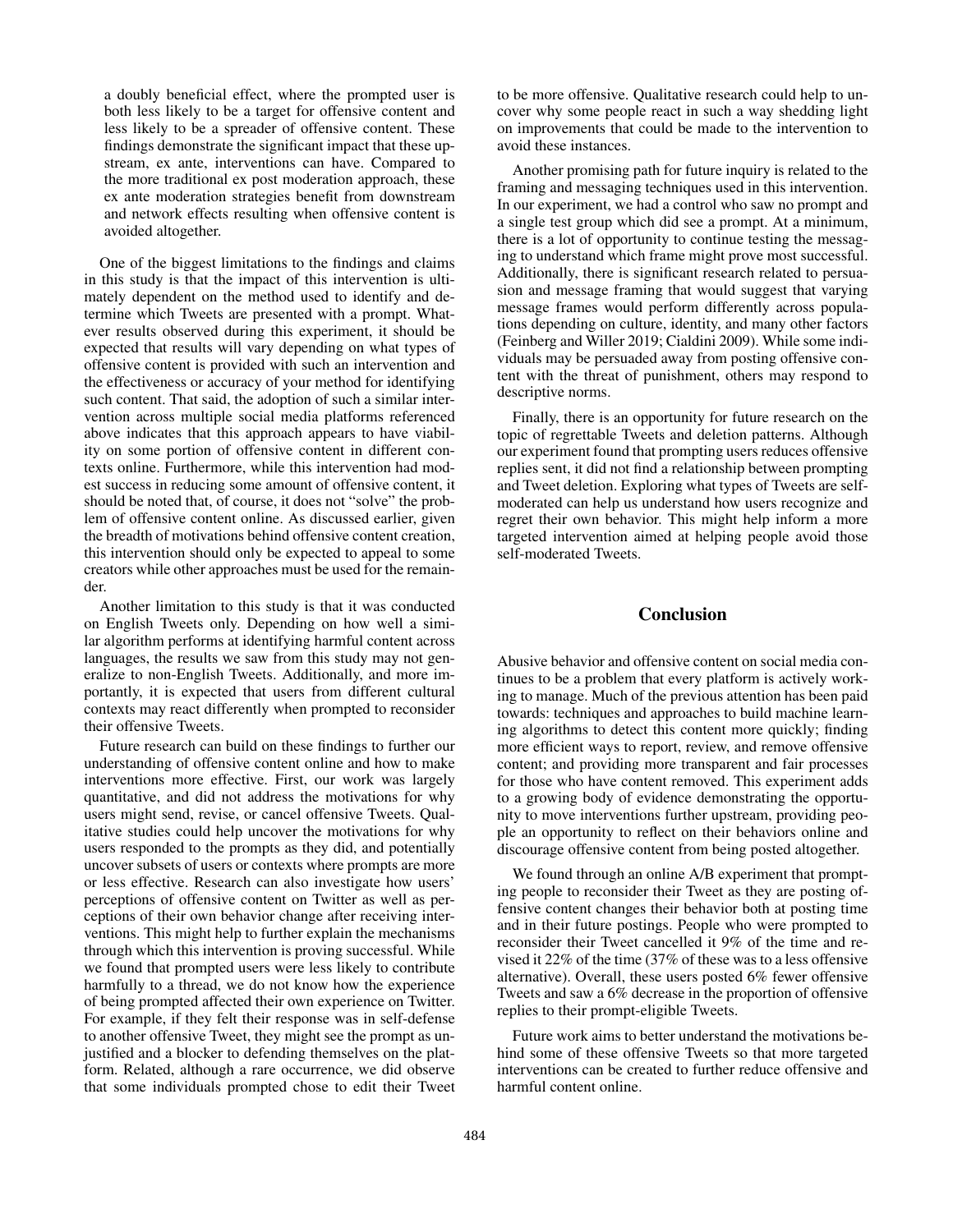| <b>Appendix</b>          |                          |                                                                                                                                                                                |                                                                              |                                                                               |  |  |
|--------------------------|--------------------------|--------------------------------------------------------------------------------------------------------------------------------------------------------------------------------|------------------------------------------------------------------------------|-------------------------------------------------------------------------------|--|--|
| Label                    | Change                   | Description                                                                                                                                                                    | <b>Example Proposed</b><br>Text                                              | <b>Example Posted Text</b>                                                    |  |  |
| <b>Removed Profanity</b> | Less Offensive           | Profanity or some other<br>attacking language is<br>removed from proposed text                                                                                                 | Damn. What a moron.<br>You wanna go out<br>being cucked by<br>trump?         | Damn. What a moron.<br>You wanna go out like<br>that?                         |  |  |
| Obfuscate                | <b>Equally Offensive</b> | Adding an asterisk,<br>removing a letter, changing<br>to phonetic spellings,<br>replacing with an emoji or<br>some other obfuscation is<br>used on profane words or<br>phrases | Sam is a piece of shit.                                                      | Sam is a piece of $\triangle$ .                                               |  |  |
| Abbreviation             | <b>Equally Offensive</b> | Similar to "Obfuscate" but<br>limited only to posts in<br>which users abbreviate or<br>shorten a profane word or<br>phrase                                                     | You are the one<br>supporting them so<br>what the fuck is<br>wrong WITH YOU? | You are the one<br>supporting them so<br>what <b>tf</b> is wrong<br>WITH YOU? |  |  |
| <b>Changed Attack</b>    | <b>Equally Offensive</b> | A revision was made to<br>replace one attack with<br>another equally offensive<br>attack                                                                                       | Fuck the word of god.<br>Jesus Christ is a bitch                             | Fuck the word of god.<br>Jesus Christ is not<br>real. Made up and<br>gay      |  |  |
| No Change                | <b>Equally Offensive</b> | No substantive change was<br>made to the offensive part<br>of the proposed Tweet text                                                                                          | You rediculous <sup>o</sup> wtf<br>is wrong with you? $\bullet$              | You will is wrong<br>with you?                                                |  |  |
| <b>Added Attack</b>      | More Offensive           | An attack was added to the<br>proposed Tweet text                                                                                                                              | I don't need your bitch<br>ass                                               | I don't need your bitch<br>ass. you have no<br>friends you loser.             |  |  |

Table 4: Codebook used in content analysis to compare proposed and posted Tweet text. Fictitious examples provided with bolded text to indicate changes.

| Label             | Coder 1 | Coder 2 | Coder 3 | Majority Label |
|-------------------|---------|---------|---------|----------------|
| Removed Profanity | 36%     | 37%     | 28%     | 37%            |
| Obfuscate         | 19%     | 17%     | 17%     | 18%            |
| Abbreviation      | $9\%$   | 10%     | 10%     | 9%             |
| Changed Attack    | 11%     | $4\%$   | 13%     | 9%             |
| No Change         | 23%     | 29%     | 29%     | 23%            |
| Added Attack      | $2\%$   | 3%      | 3%      | 3%             |

Table 5: Distribution of labeled categories for the 100 edited Tweets labeled.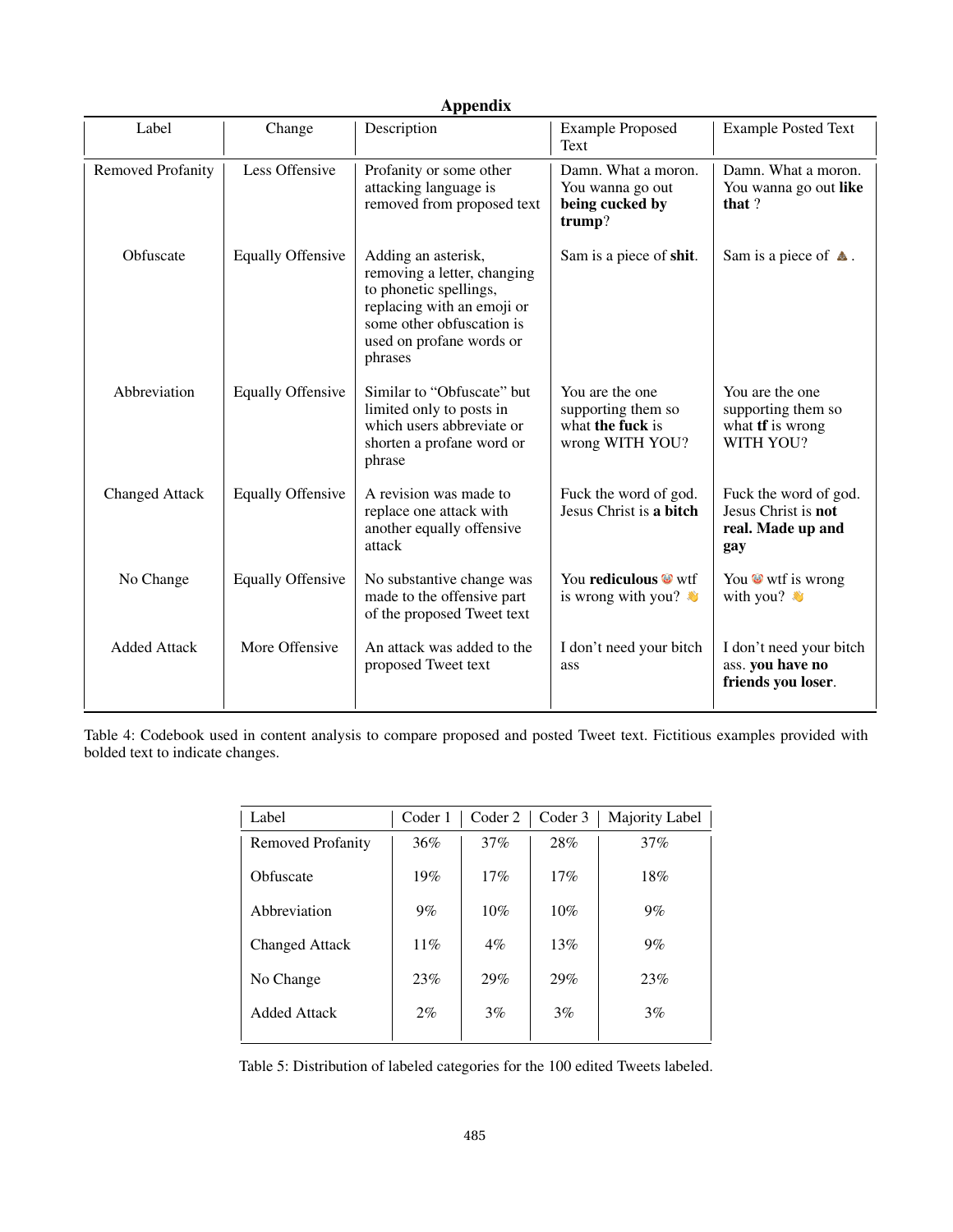# Acknowledgments

The authors would like to thank the following for the contribution to this project and feedback on the manuscript: Alberto Parrella, Stefan Wojcik, Shaili Jain, Charis Redmond, Cody Elam, Allen Lee, and the rest of the Incentives team at Twitter. This research was funded by Twitter, Inc. At the time the research was conducted, all three authors were employed by Twitter, Inc.

### References

Anderson, A. A.; Yeo, S. K.; Brossard, D.; Scheufele, D. A.; and Xenos, M. A. 2018. Toxic talk: How online incivility can undermine perceptions of media. *International Journal of Public Opinion Research*, 30(1): 156–168.

Auxier, B.; and Anderson, M. 2021. Social Media Use in 2021. *Pew Research Center.*

Binns, R.; Veale, M.; Van Kleek, M.; and Shadbolt, N. 2017. Like trainer, like bot? Inheritance of bias in algorithmic content moderation. In *International conference on social informatics*, 405–415. Springer.

Blackwell, L.; Chen, T.; Schoenebeck, S.; and Lampe, C. 2018. When online harassment is perceived as justifed. In *Proceedings of the International AAAI Conference on Web and Social Media*, volume 12.

Blackwell, L.; Dimond, J.; Schoenebeck, S.; and Lampe, C. 2017. Classifcation and its consequences for online harassment: Design insights from heartmob. *Proceedings of the ACM on Human-Computer Interaction*, 1(CSCW): 1–19.

Bogolyubova, O.; Panicheva, P.; Tikhonov, R.; Ivanov, V.; and Ledovaya, Y. 2018. Dark personalities on Facebook: Harmful online behaviors and language. *Computers in human Behavior*, 78: 151–159.

Brady, W. J.; Crockett, M.; and Van Bavel, J. J. 2020. The MAD model of moral contagion: The role of motivation, attention, and design in the spread of moralized content online. *Perspectives on Psychological Science*, 15(4): 978–1010.

Chandrasekharan, E.; Samory, M.; Srinivasan, A.; and Gilbert, E. 2017. The bag of communities: Identifying abusive behavior online with preexisting internet data. In *Proceedings of the 2017 CHI Conference on Human Factors in Computing Systems*, 3175–3187.

Cialdini, R. B. 2009. *Infuence: Science and practice*, volume 4. Pearson education Boston, MA.

Devlin, J.; Chang, M.-W.; Lee, K.; and Toutanova, K. 2018. Bert: Pre-training of deep bidirectional transformers for language understanding. *arXiv preprint arXiv:1810.04805*.

Feinberg, M.; and Willer, R. 2019. Moral reframing: A technique for effective and persuasive communication across political divides. *Social and Personality Psychology Compass*, 13(12): e12501.

Fortuna, P.; and Nunes, S. 2018. A survey on automatic detection of hate speech in text. *ACM Computing Surveys (CSUR)*, 51(4): 1–30.

Grimmelmann, J. 2015. The virtues of moderation. *Yale JL & Tech.*, 17: 42.

Hosseini, H.; Kannan, S.; Zhang, B.; and Poovendran, R. 2017. Deceiving Google's Perspective API Built for Detecting Toxic Comments. In *arXiv preprint 1702.08138*.

Jhaver, S.; Appling, D. S.; Gilbert, E.; and Bruckman, A. 2019. "Did You Suspect the Post Would be Removed?" Understanding User Reactions to Content Removals on Reddit. *Proceedings of the ACM on human-computer interaction*, 3(CSCW): 1–33.

Jhaver, S.; Bruckman, A.; and Gilbert, E. 2019. Does transparency in moderation really matter? User behavior after content removal explanations on reddit. *Proceedings of the ACM on Human-Computer Interaction*, 3(CSCW): 1–27.

Kriplean, T.; Morgan, J.; Freelon, D.; Borning, A.; and Bennett, L. 2012. Supporting refective public thought with considerit. In *Proceedings of the ACM 2012 conference on Computer Supported Cooperative Work*, 265–274.

Matias, J. N. 2019. Preventing harassment and increasing group participation through social norms in 2,190 online science discussions. *Proceedings of the National Academy of Sciences*, 116(20): 9785–9789.

Obadimu, A.; Mead, E.; Hussain, M. N.; and Agarwal, N. 2019. Identifying Toxicity Within YouTube Video Comment. In *Thomson R., Bisgin H., Dancy C., Hyder A. (eds) Social, Cultural, and Behavioral Modeling. SBP-BRiMS 2019. Lecture Notes in Computer Science*, volume 11549, 214–223.

Pater, J. A.; Kim, M. K.; Mynatt, E. D.; and Fiesler, C. 2016. Characterizations of online harassment: Comparing policies across social media platforms. In *Proceedings of the 19th international conference on supporting group work*, 369–374.

Petit, J.; and Carcioppolo, N. 2020. Associations between the Dark Triad and online communication behavior: A brief report of preliminary fndings. *Communication Research Reports*, 1–12.

Rajadesingan, A.; Resnick, P.; and Budak, C. 2020. Quick, Community-Specifc Learning: HowDistinctive Toxicity Norms Are Maintained in Political Subreddits. In *Proceedings of the Fourteenth International AAAI Conference on Web and Social Media*, 557–568.

Reed, K. P.; Cooper, R. L.; Nugent, W. R.; and Russell, K. 2016. Cyberbullying: A literature review of its relationship to adolescent depression and current intervention strategies. *Journal of Human Behavior in the Social Environment*, 26(1): 37–45.

Seering, J.; Fang, T.; Damasco, L.; Chen, M.; Sun, L.; and Kaufman, G. 2019a. Designing user interface elements to improve the quality and civility of discourse in online commenting behaviors. In *Proceedings of the 2019 CHI Conference on Human Factors in Computing Systems*, 1–14.

Seering, J.; Kraut, R.; and Dabbish, L. 2017. Shaping pro and anti-social behavior on twitch through moderation and example-setting. In *Proceedings of the 2017 ACM conference on computer supported cooperative work and social computing*, 111–125.

Seering, J.; Wang, T.; Yoon, J.; and Kaufman, G. 2019b. Moderator engagement and community development in the age of algorithms. *New Media & Society*, 21(7): 1417–1443.